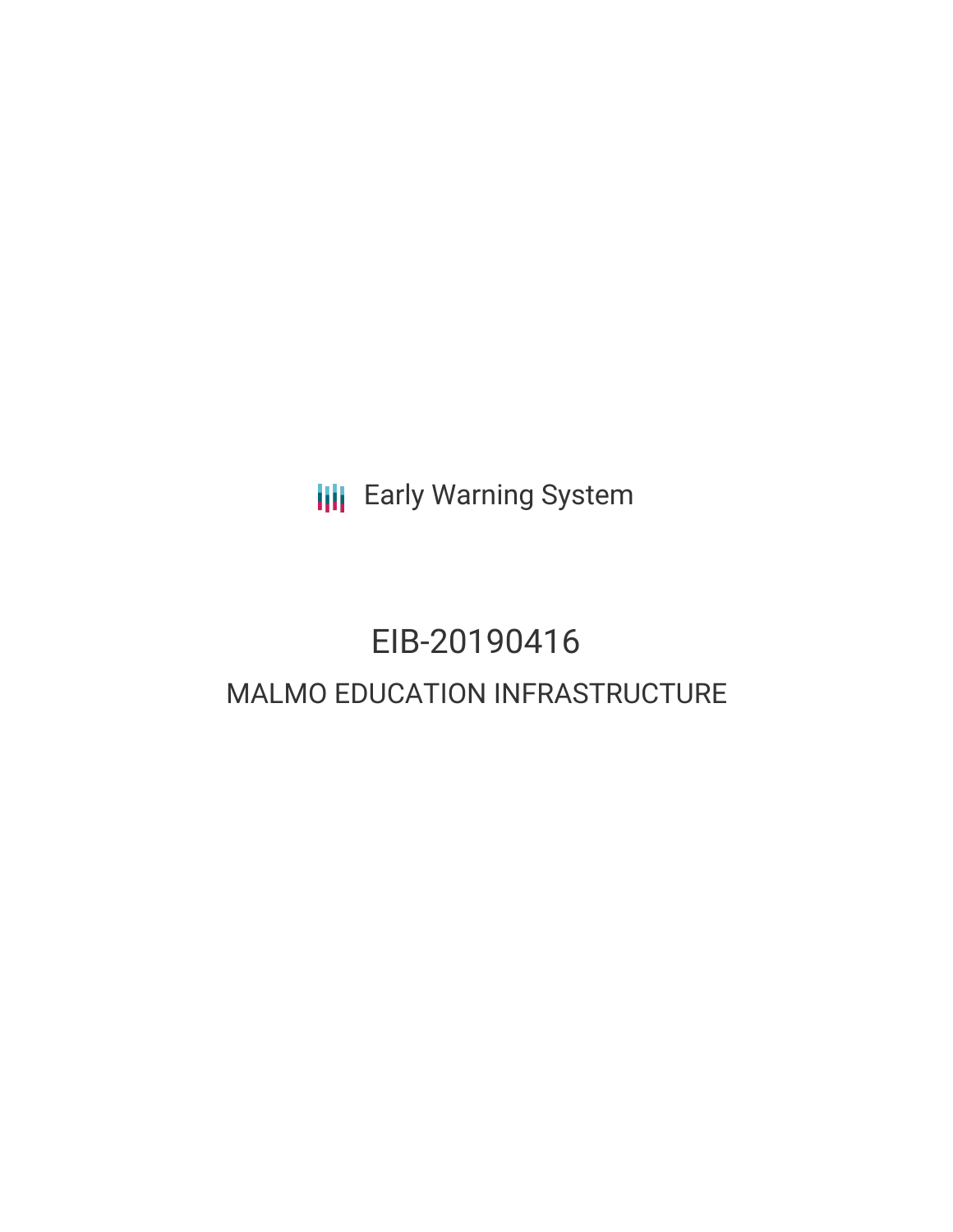

#### **Quick Facts**

| <b>Countries</b>               | Sweden                         |
|--------------------------------|--------------------------------|
| <b>Specific Location</b>       | Malmo                          |
| <b>Financial Institutions</b>  | European Investment Bank (EIB) |
| <b>Status</b>                  | Approved                       |
| <b>Bank Risk Rating</b>        | U                              |
| <b>Voting Date</b>             | 2020-12-10                     |
| <b>Borrower</b>                | <b>MALMOE STAD</b>             |
| <b>Sectors</b>                 | <b>Education and Health</b>    |
| <b>Investment Type(s)</b>      | Loan                           |
| <b>Investment Amount (USD)</b> | \$185.80 million               |
| <b>Loan Amount (USD)</b>       | \$185.80 million               |
| <b>Project Cost (USD)</b>      | \$387.38 million               |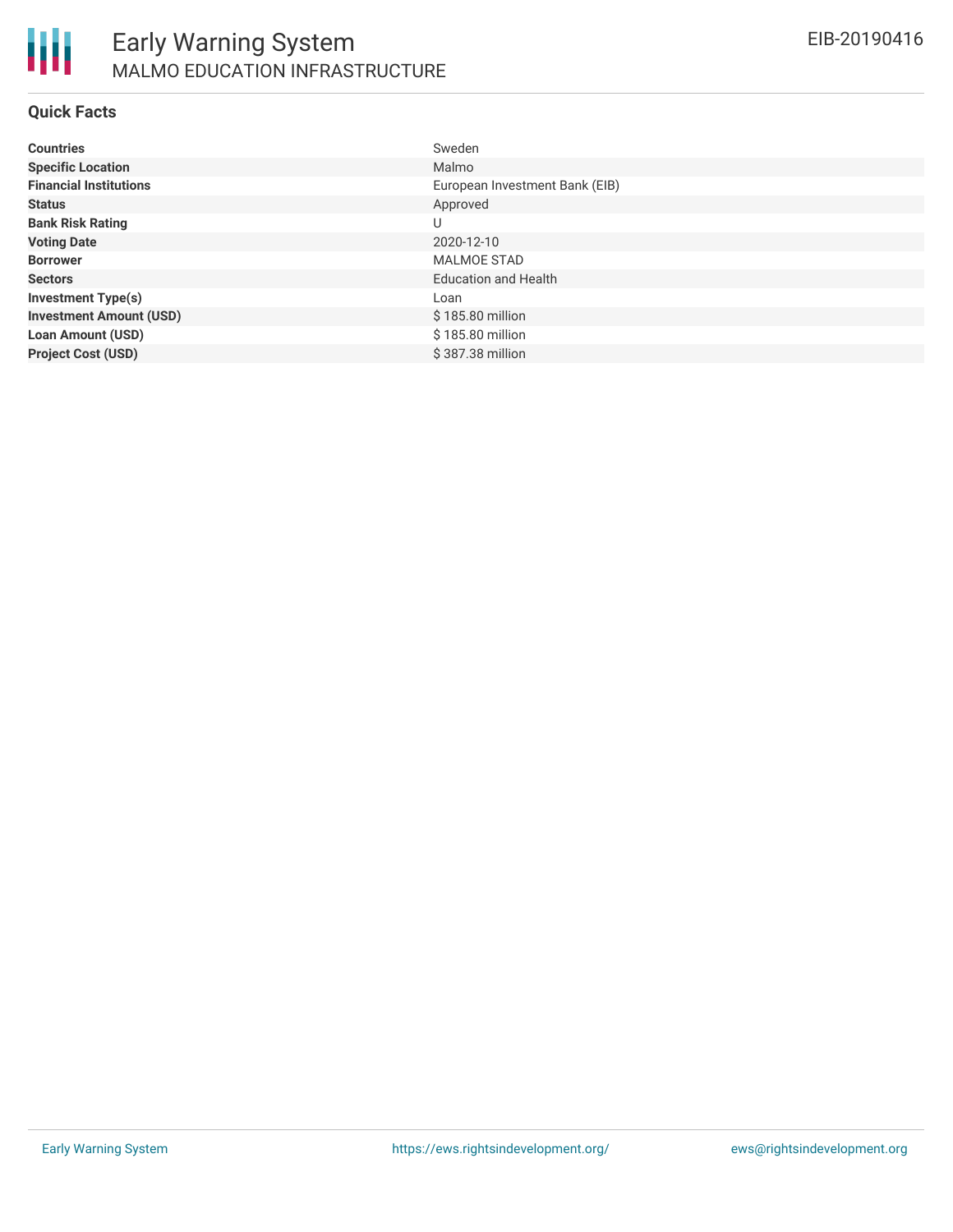

### **Project Description**

The project targets new construction and renovation of education infrastructure in the City of Malmö, in southern Sweden. The sub-projects include elementary schools and pre-schools in different parts of the city. The project will contribute to human capital formation and hence the knowledge economy in Sweden. It is aimed at upgrading and modernising the city of Malmö's pre-primary, primary and lower secondary education estate in order to improve the learning environment for students and the working conditions for teachers.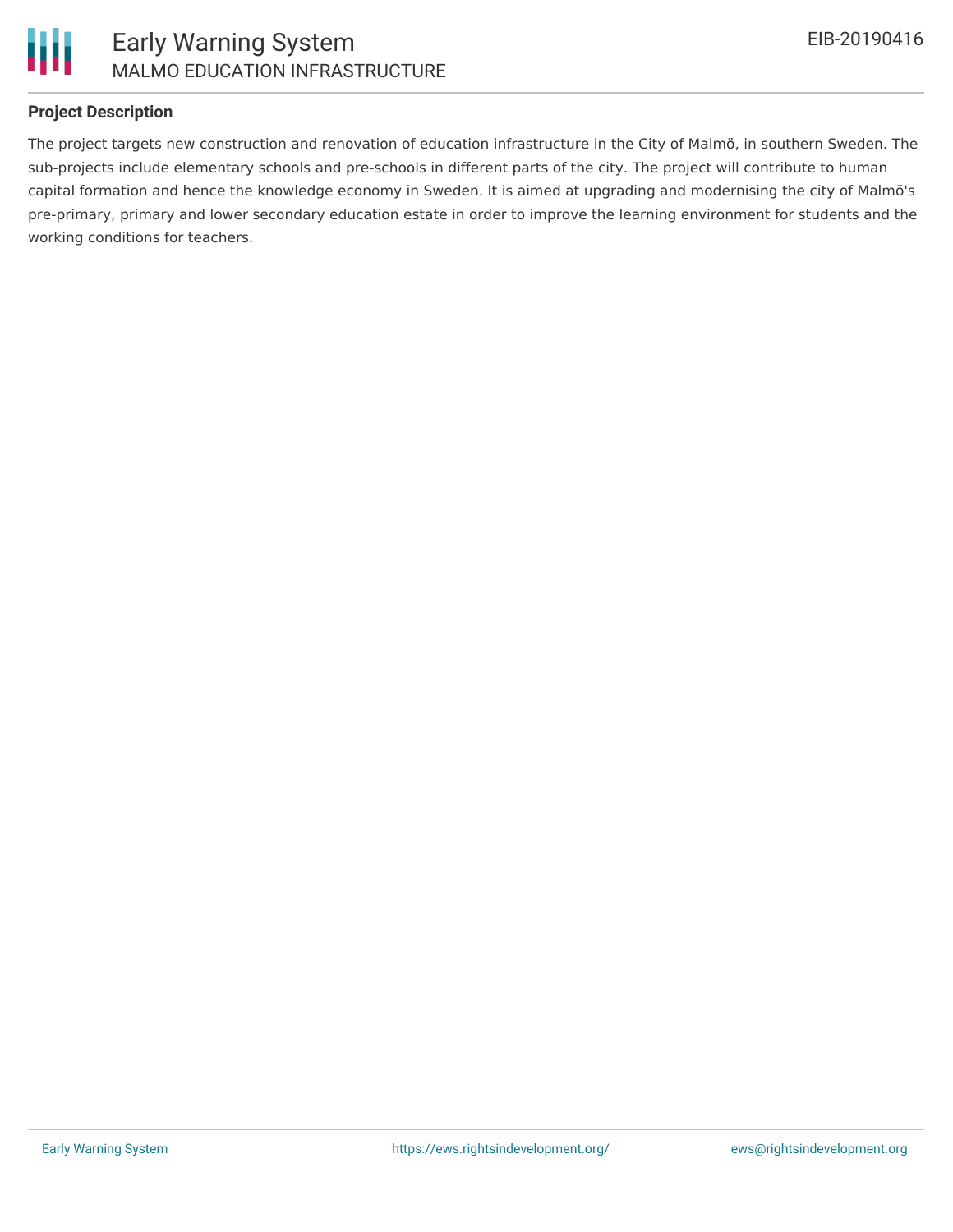

# Early Warning System MALMO EDUCATION INFRASTRUCTURE

### **Investment Description**

European Investment Bank (EIB)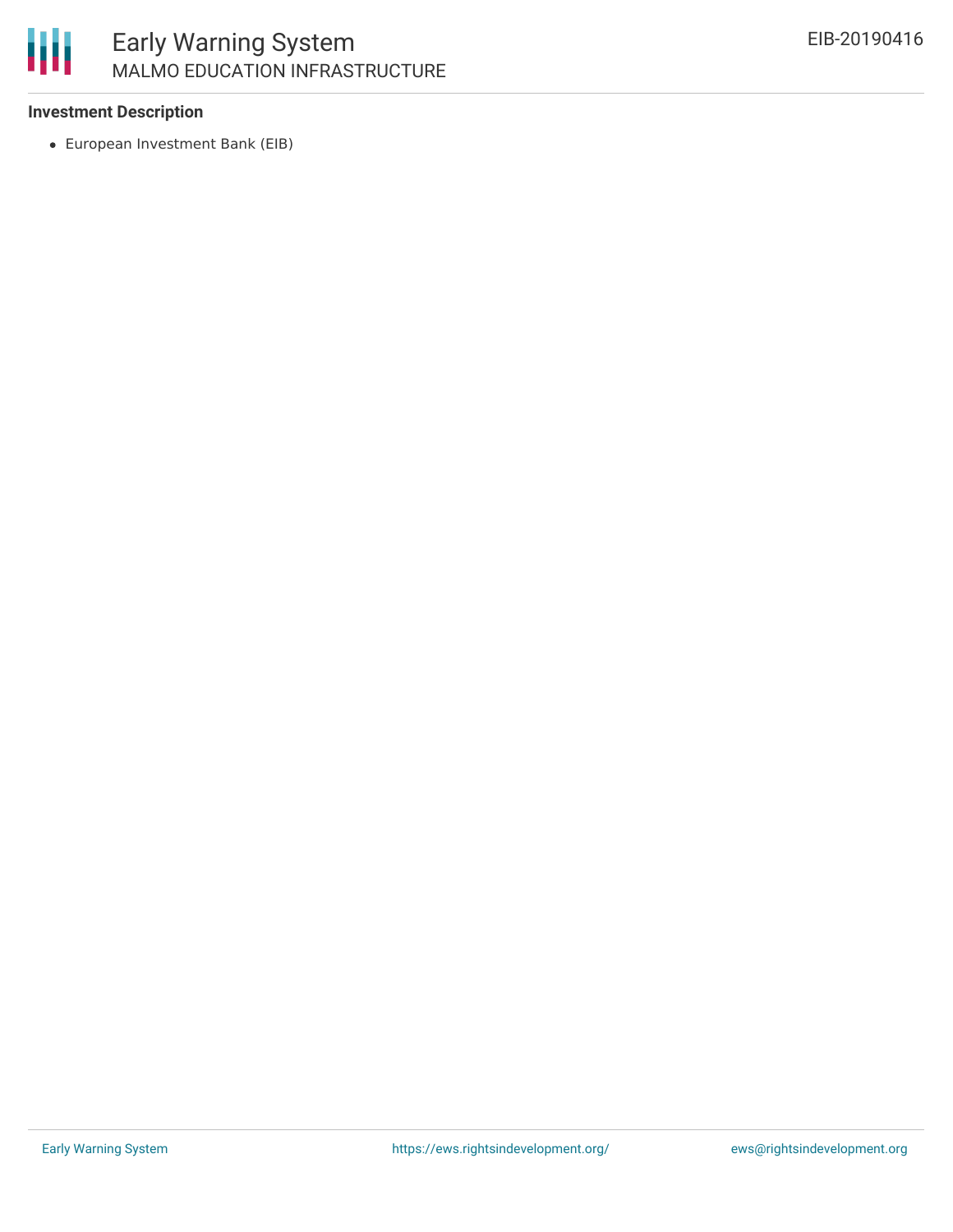

#### **Contact Information**

No contact information provided at the time of disclosure.

#### **ACCESS TO INFORMATION**

You can submit an information request for project information at: https://www.eib.org/en/infocentre/registers/requestform/request-form-default.htm

#### **ACCOUNTABILITY MECHANISM OF EIB**

The EIB Complaints Mechanism is designed to facilitate and handle complaints against the EIB by individuals, organizations or corporations affected by EIB activities. When exercising the right to lodge a complaint against the EIB, any member of the public has access to a two-tier procedure, one internal - the Complaints Mechanism Office - and one external - the European Ombudsman. A complaint can be lodged via a written communication addressed to the Secretary General of the EIB, via email to the dedicated email address: complaints@eib.org, by completing the online complaint form available at the following address: http://www.eib.org/complaints/form via fax or delivered directly to the EIB Complaints Mechanism Division, any EIB local representation office or any EIB staff. For further details, check:

http://www.eib.org/attachments/strategies/complaints\_mechanism\_policy\_en.pdf

When dissatisfied with a complaint to the EIB Complaints Mechanism, citizens can then turn towards the European Ombudsman. A memorandum of Understanding has been signed between the EIB and the European Ombudsman establishes that citizens (even outside of the EU if the Ombudsman finds their complaint justified) can turn towards the Ombudsman on issues related to 'maladministration' by the EIB. Note that before going to the Ombudsman, an attempt must be made to resolve the case by contacting the EIB. In addition, the complaint must be made within two years of the date when the facts on which your complaint is based became known to you. You can write to the Ombudsman in any of the languages of the European Union. Additional details, including filing requirements and complaint forms, are available at: http://www.ombudsman.europa.eu/atyourservice/interactiveguide.faces